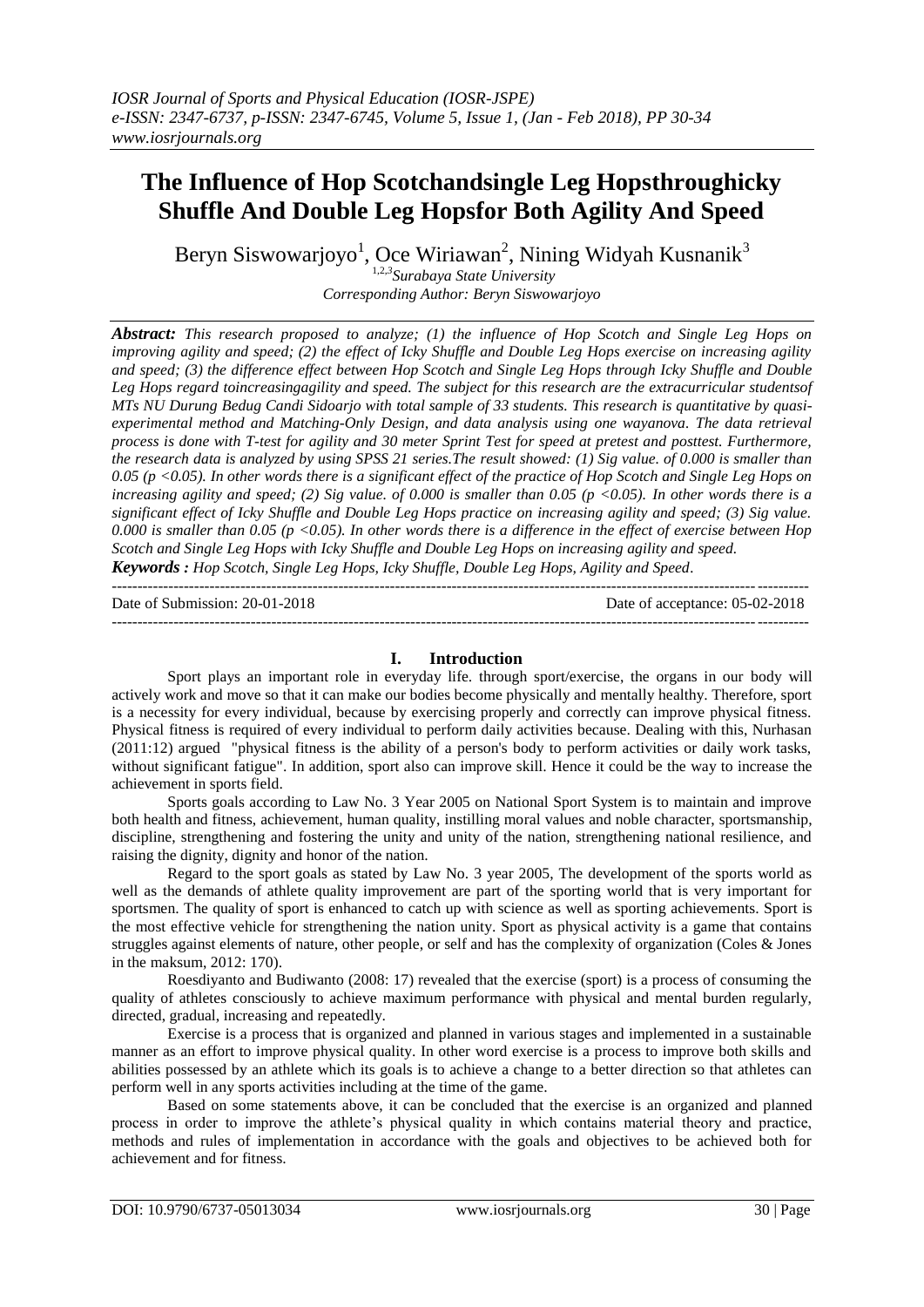According to Sporis, et al (2010; 679) agility is one's ability to maintain and control body position when changing direction quickly. This is also similar to what is expressed by Sucharitha et al (2014: 755) agility is the ability to maintain or control body position when changing direction during a series of movements. So that agility is very important for sports that require high adaptability to changes in the situation in the game. Furthermore, Dhanaraj (2014: 17) stated ladder training will improve our speed, coordination, timing and balance and also it will set our calves on fire. While, according to Dawes and Roozen (2012: 65) Trainers generally use ladder drills to help athletes develop agility, body control, and awareness in moving, and improve basic skills in moving. Most ladder drills are made of plastic which is attached to the nylon rope to form a box. Typically, boxes are specified around 12 to 18 inches (30-46 cm).

Physical condition is very crucial to be considered in every sport since physical is one of the most important element for the maximal achievement. The main objective of preparing the physical exercise is to increase the functional potential of athletes and develop biomotor skills to the highest standards. The development of physical exercises in each exercise program is done through general physical stages, special physical preparation and building a high level of biomotor ability (Bompa, 2009: 61).

In other word, Kusnanik et al (2011: 9) states that plyometric is an immediate contraction of eccentric followed by concentric concentration. Acceleration will make the muscle experience the phase of concentric or shortening. Then the desillation will make the muscle to contract accretely to zero speed. The muscles will contract isometrically and accelerate again after changing the direction, and so on. If seen then the cycle phase such as stretch shortening cycle is very important. The state of the muscle when a person performs a sudden movement that is divided into concentric, isometric and eccentric then continues to rotate as a cycle.

Plyometric exercise has quite a lot and diverse. However, thise study used only two forms of exercise that are Double Leg Hops and Single Leg Hops. The two exercises forms were choosed due to it was quite popular, easy to do, not boring and can increase the speed.

Whereas, Ladder Drill Exercise has many forms. However, thise study used only two forms of exercise that are Hop Scotch and Icky Shuffle. Both of these exercises are quite popular and not difficult to do, so many trainers or teachers use this form of exercise. In this study I also used the practice of Scotch and Icky Shuffle Hop to improve the speed and speed in MTs NU Durung Bedug Candi.

Based on the overall background description, researchers want to give alternative exercises to improve the physical condition specifically in improve agility and speed on students of MTs NU Durung Bedug Temple. So that researchers interested in conducting research entitled " The Influence Of Hop Scotch And Single Leg Hops Through Icky Shuffle And Double Leg Hops For Both Agility And Speed.

#### **II. Research Design**

This research used a quantitative research approach. In this type of quantitative approach is characterized by testing the theory / hypothesis that outline using the method. This research done trough quasi experimental methodsince the researcher can not control variable. to answer questions about the research questions formulated (Maksum, 2012: 100) the researcher committed thtough Matching-Only Design



#### **Statements:**

M : *Matching* T1: *Pre-test* T2: *Posttest* X1: *Treatment* SKJ 2012 X2: *Treatment*gymnastics "ayo bersatu"

DOI: 10.9790/6737-05013034 www.iosrjournals.org 31 | Page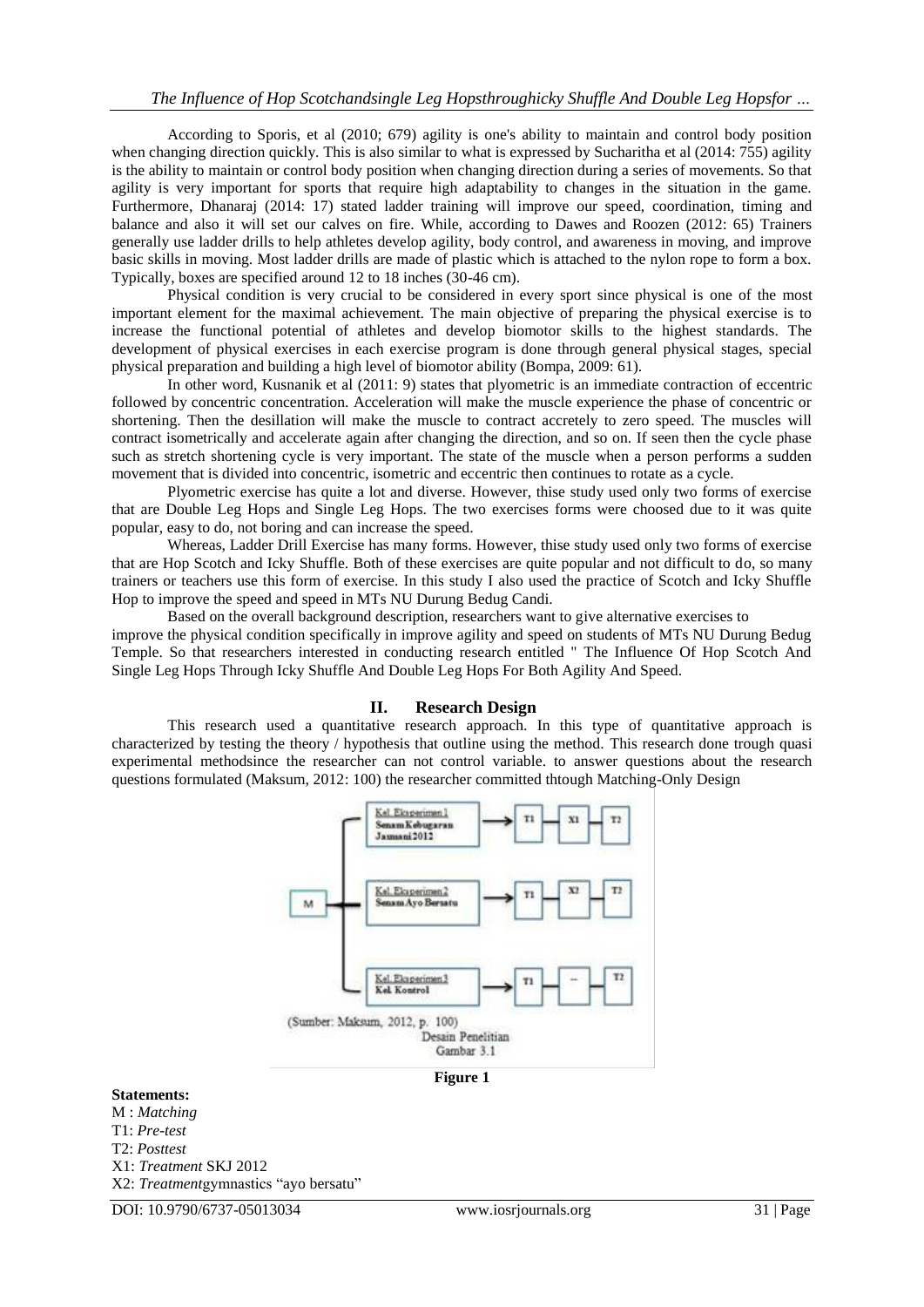# **2.1 Population**

Population is a general area consisting of: objects or subjects with certain qualities and characteristics set by the researcher to be studied and then drawn conclusions (Sugiyono, 2015: 135). Then according to Maksum (2012: 53) the population is the entire individual or object in question to be examined, which will be subject to generalization. Characteristics of population in this research are:

- 1. Registered as MTs NU Durung studentsBedug Temple.
- 2. Male sex.
- 3. Has an age of 13-15 years.
- 4. Following extracurricular activities in school.

## **2.2 Data Collection Technique**

Data collecting in this research revealed through test and measurement. (Maksum, 2012: 107). The test used for agility uses Agility T-test, while test used for speed using the 30 meter Sprint Test.

#### **1. Test Requirements Analysis**

#### a. Normality test

kolmogorov Smirnov method used for the normality data test (Maksum, 2012: 161). To determine whether the distribution data is normal or not is through the comparationof the calculation data significance and the significance level of 5% or 0.05. If the level of significance in the statistical test is greater than 0.05 then the data is declared to be normally distributed.

#### **b. Homegency Test**

The homogeneity test of variance is done to disclose whether or not homogenous data is collected. In this study used levene's test. What if the levene's statistical value is greater than 0.05 data has a homogeneous variant. (Maksum, 2012:162).

#### **2. Hypothesis Statistics Test**

Fisrtly, To know the difference of treatment effect on the dependent variable before and after treatment each group of research used paired t-test (t test), with hypothesis rejection rate at  $\alpha = 0.05$ . The formula used for the t-test of two paired samples (Paired sample t-test).

Second, To know the magnitude of the effect of treatment on the increase of dependent variable before and after the treatment between groups was used Multivariate Analysis of Variance(MANOVA) statistical analysis, with the rejection of hypothesis at  $\alpha = 0.05$ .

Third, To know which independent variable has more influence to increase dependent variable is used One Way Anova statistic analysis with LSD (Least Significant Different) in SPSS program series 21, with level of rejection of hypothesis at  $\alpha = 0.05$ . (Sethu, 2014: 285).

**III. Finding**

|                                              |                        |                 |                            |             | One-Sample Kolmogorov-Smirnov Test |                       |                          |                              |                                                          |                             |              |                              |              |
|----------------------------------------------|------------------------|-----------------|----------------------------|-------------|------------------------------------|-----------------------|--------------------------|------------------------------|----------------------------------------------------------|-----------------------------|--------------|------------------------------|--------------|
|                                              |                        | КC<br>K1<br>PRE | KCK1 KL<br>POST            | K1<br>PRE   | KLK1 KC<br>POST                    | K <sub>2</sub><br>PRE | KCK <sub>2</sub><br>POST | KL.<br>K <sub>2</sub><br>PRE | KLK2<br>POST                                             | KС<br>K <sub>3</sub><br>PRE | KCK3<br>POST | KI.<br>K <sub>3</sub><br>PRE | KLK3<br>POST |
| N                                            |                        | 11              | 11                         | 11          | 11                                 | 11                    | 11                       | 11                           | 11                                                       | 11                          | 11           | 11                           | 11           |
| Normal<br>Paramete<br>rs <sup>1,b</sup>      | Mean                   | 91              | 5.28 6.186<br>4            | 14.3<br>573 | 13.97<br>00                        | 5.34<br>82            | 5.489<br>1               | 14.2<br>982                  | 12.7155                                                  | 5.67<br>73                  | 5.701<br>8   | 13.9<br>791                  | 13.89<br>82  |
|                                              | Std.<br>Devia<br>tion  | 03              | .544 .5619<br>$\mathbf{1}$ | 1.30<br>950 | 1.115<br>18                        | 27                    | .564 .5561<br>6          | 325                          | 1.34 1.49065 .653                                        | 47                          | .6488        | 1.44<br>054                  | 1.399<br>42  |
| Most<br>Extreme<br>Differenc ve<br>es.       | Absol .133 .117<br>ute |                 |                            |             | $.195$ $.195$                      |                       | .156 .205                |                              | $.175$ $.160$                                            |                             | .207.138     | .210 .167                    |              |
|                                              |                        |                 |                            |             |                                    |                       |                          |                              | Positi .129 .103 .114 .138 .156 .205 .175 .160 .207 .138 |                             |              | .210 .167                    |              |
|                                              | $Negat -$<br>ive       | .133            | $-.117 -$                  | .195        | $-.195$                            | .122                  | $ -165$ $-$              | .159                         | $-142$                                                   | .132                        | $-114$       | .112                         | $-131$       |
| Kolmogorov- .442 .390<br>Smimov <sub>Z</sub> |                        |                 |                            |             | .645 .647                          |                       | .516 .680                |                              | .582 .531                                                |                             | .688.458     |                              | .698 .554    |
| Asymp. Sig. (2- .990 .998)<br>tailed)        |                        |                 |                            |             | .799.797                           |                       | .953 .744                |                              | .887 .941                                                |                             | .732 .985    | .715 .918                    |              |

**Table1**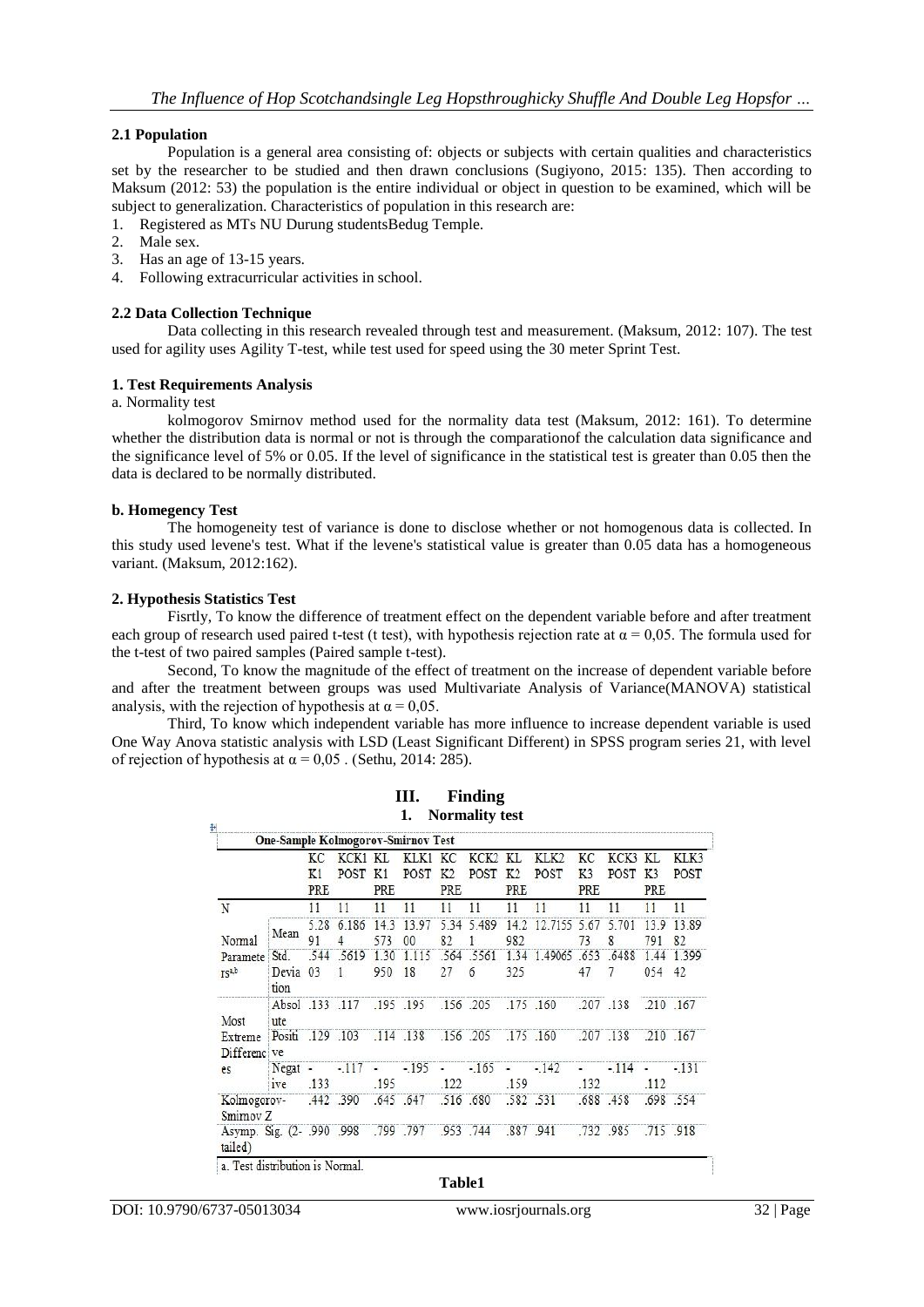Based on the table 1 shows that the data acquisition of the two dependent variables, namely agility and speed reveals the meaning that the data is normally distributed. This is because the significance (p) of each group shows (p) or sig> 0.05 which results in H0 being accepted. So it can be concluded that the data taken from the population that is normally distributed.

|                                         | 2. Test homogeneity     |                 |      |
|-----------------------------------------|-------------------------|-----------------|------|
| <b>Test of Homogeneity of Variances</b> |                         |                 |      |
|                                         | Levene df1<br>Statistic | df <sub>2</sub> | Sig. |
| KECEPATAN                               | 291                     |                 | 750  |
| KELINCAHAN                              | 860                     |                 | 433  |

#### **Table 2**

Based on table 2 above the results of homogeneity test calculations show homogeneous data. Because according to the test criteria that the value of sig.> 0,05 then H0 accepted. So it can be concluded all the pretest and posttest data of both groups namely speed and agility have the same variant (homogeneous).

| Dependent<br>Variable |                                   | (I) KELOMPOK (J) KELOMPOK         | Mean<br>Difference | Std.<br>Error | Sig. | 95% Confidence<br>Interval |                |
|-----------------------|-----------------------------------|-----------------------------------|--------------------|---------------|------|----------------------------|----------------|
|                       |                                   |                                   | $(I-J)$            |               |      | Lower<br>Bound             | Upper<br>Bound |
| <b>KECPOST</b>        | <b>KELOMPOK 1</b>                 | <b>KELOMPOK 2</b>                 | .74545             | .25446        | .006 | .2258                      | 1.2651         |
|                       |                                   | <b>KELOMPOK</b><br><b>KONTROL</b> | .48455             | 25446         | 067  | $-0.351$                   | 1.0042         |
|                       | <b>KELOMPOK 2</b>                 | <b>KELOMPOK 1</b>                 | $-74545$           | .25446        | .006 | $-1.2651$                  | $-2258$        |
|                       |                                   | <b>KELOMPOK</b><br><b>KONTROL</b> | $-26091$           | .25446        | .313 | $-7806$                    | .2588          |
|                       | <b>KELOMPOK</b><br><b>KONTROL</b> | <b>KELOMPOK 1</b>                 | $-48455$           | .25446        | .067 | $-1.0042$                  | .0351          |
|                       |                                   | <b>KELOMPOK 2</b>                 | 26091              | 25446         | 313  | $-2588$                    | .7806          |
| <b>KELPOST</b>        |                                   | <b>KELOMPOK 2</b>                 | 1.25455            | .57335        | .037 | .0836                      | 2.4255         |
|                       | <b>KELOMPOK 1</b>                 | <b>KELOMPOK</b><br><b>KONTROL</b> | 07182              | .57335        | .901 | $-1.0991$                  | 1.2428         |
|                       |                                   | <b>KELOMPOK 1</b>                 | $-1.25455$         | .57335        | .037 | $-2.4255$                  | $-0836$        |
|                       | <b>KELOMPOK 2</b>                 | <b>KELOMPOK</b><br><b>KONTROL</b> | $-1.18273'$        | 57335         | .048 | $-2.3537$                  | $-0118$        |
|                       | <b>KELOMPOK</b>                   | <b>KELOMPOK 1</b>                 | $-07182$           | 57335         | .901 | $-1.2428$                  | 1.0991         |
|                       | <b>KONTROL</b>                    | <b>KELOMPOK 2</b>                 | 1.18273            | .57335        | 048  | .0118                      | 2.3537         |

**3.** Different Test Results of Intergroup Dependent Variables

\*. The mean difference is significant at the 0.05 level. **Table 3**

It can be concluded that there is a significant effect of the practice of Hop Scotch and Single Leg Hops with Icky Shuffle and Double Leg Hops against increased agility and speed. Scotch and Single Leg Hops exercise is more effective than Icky Shuffle and Double Leg Hops and control groups for increased agility and speed.

# **IV. Discussion**

# **A. I Hop Scotch And Single Leg Hops Exercise For Exeperiment Group**

From the mean calculation it was found that the average agility and speed after receiving the giving of the Scotch and Single Leg Hops exercise increased. After the significance test, it can be said that giving Scotch and Single Leg Hops exercise really has a positive effect on the increase of agility and speed. Hop Scotch foot pattern with Single Leg Hops will provide a relatively higher output and hip style compared to Icky Shuffle and Double Leg Hops. Hop Scotch and Single Leg Hops practice movements will cause heavier loads than Icky Shuffle and Double Leg Hops exercises even though they are done using their own body so that the practice of Scotch Hop and Single Leg Hops is more difficult or difficult because it is done with two legs and one foot.